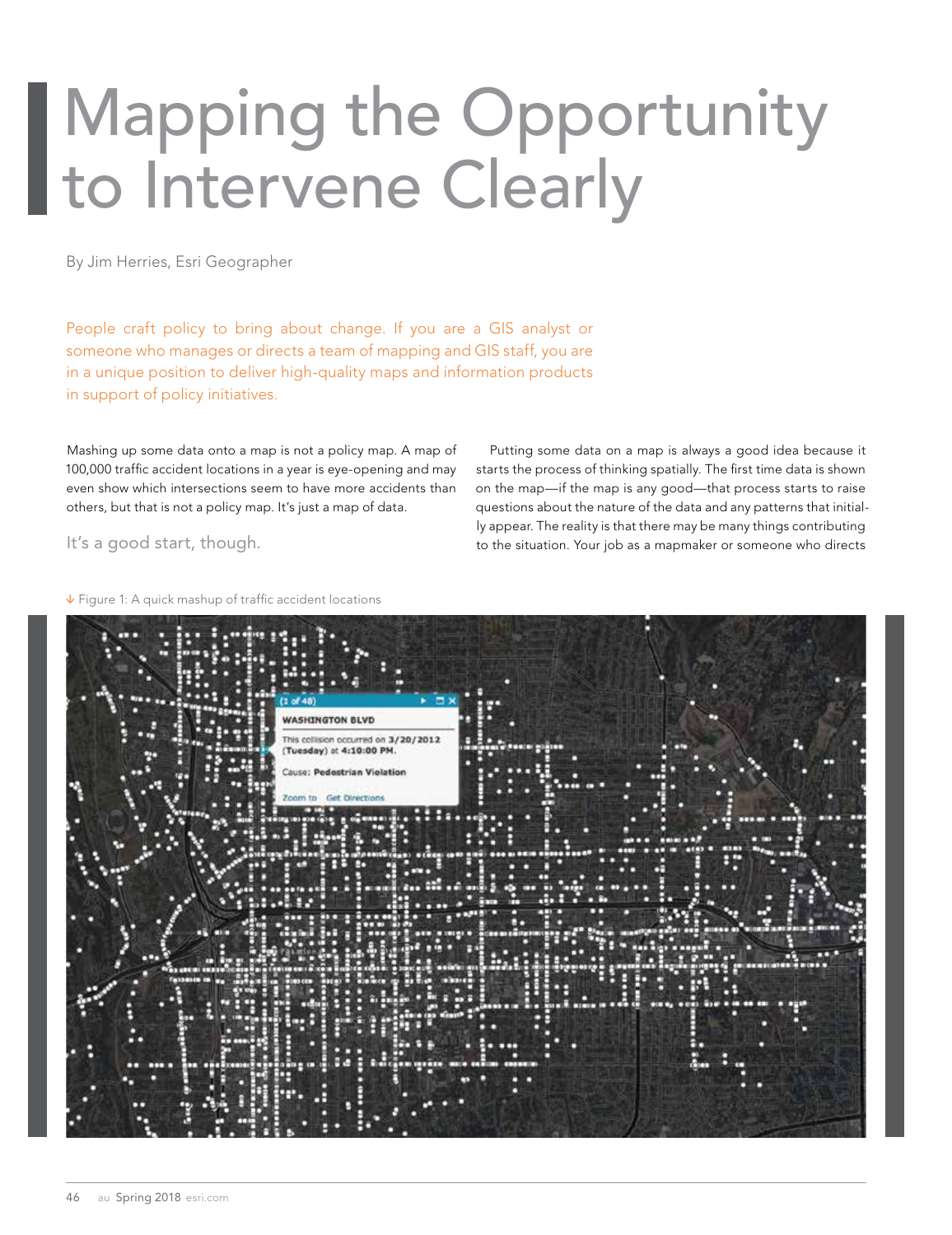

 $\uparrow$  Figure 2: The same traffic accident location data displayed as a heat map

the analysis of problems is to explore, analyze, and clearly present each contributing factor.

Steven Goldsmith, former mayor of Indianapolis and former deputy mayor of New York City, is a thought leader and a proponent of policy mapping. When I showed him a map of household incomes by neighborhood and asked him to explain the difference between my lovingly crafted map of incomes and a policy map, he summarized it nicely, "A policy map is a map where the opportunity to intervene is clear."

Whenever we think about policy maps, we keep that objective in mind: whatever the map's topic, make it clear where there is an opportunity to intervene. When we make policy maps, we do just three things:

- We portray a subject in a factual manner.
- We do this to reveal opportunities to intervene.
- We share any results or outcomes of ongoing interventions.

Over time, we have looked at why teams and projects fail to leverage mapping and GIS to support discussions on issues and policy making. In many cases, these teams had all the data they needed, but they didn't know how to map it, analyze it spatially, or fine-tune the map to show what's important.

Very often, a little more effort is all that is needed to articulate the geographic nature of the problem being addressed through policy as well as how well and where that policy is having an impact.

#### Where Do You Start?

The maps in figures 1, 2, and 3 all clearly show that more accidents occur near intersections. Mapping this data helps create awareness of the need for policy changes.

After seeing any of these maps, a policy maker would ask additional questions such as:

- What's a normal number of accidents?
- Do we have a problem, and is it with cars, bikes, or pedestrians?
- What is the effect of the infrastructure?
- What can we improve?

Normally, we start a policy map by mapping the issue that we're trying to address. But there are additional areas that are worth investigating and bringing into your spatial thinking when creating policy maps. Let's use the traffic accident example to walk through these areas.

Consider the effects of unclear expectations. How many accidents are considered normal and how does this city, street, or intersection compare to that expectation? It's easier to set policy and measure success when expectations are understood or at least discussed.

#### Map the Symptoms

The visible symptoms of a problem are usually what get our attention first. A car accident is a very visible problem, so it's useful to see where all accidents for a specific time period have occurred.

The map in figure 1 is a quick mashup of accident locations. The map in figure 2 shows the same data as a heat map. In figure 3, the same data is mapped overlaying an artificial grid of hex bins and symbolizing by the number of accidents per hex bin. While these maps are fine for developing interest in the subject, none can inform policy making. Why is that?

These maps are not actionable. They don't establish a basis for comparison. With the heat and the hex bin maps, at the least we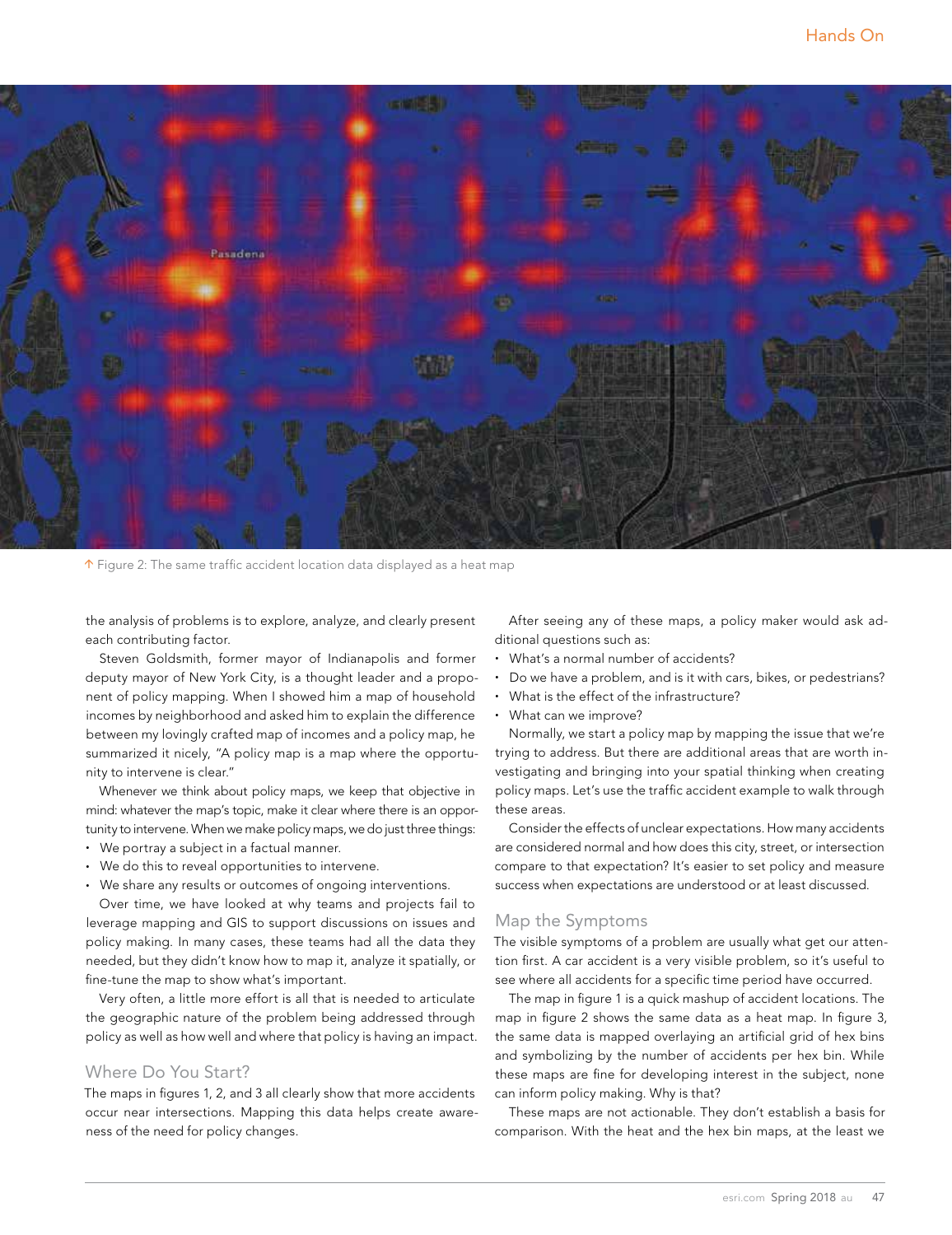

 $\uparrow$  Figure 3: The same traffic accident location data shown again in a grid of hex bins

can clearly see the six areas with the highest concentration of accidents. When looking at either of these maps, it's natural to ask why.

#### Map a Meaningful Measure

Policy makers need good information to understand whether they are treating symptoms instead of treating the real problem. In addition to raw counts of problems, they need meaningful measures. How do you discover and apply more meaningful measures?

What's missing from the maps above is a sense of how many accidents occur relative to the number of cars driving each section of road. Without that type of measure, the increase in the number of accidents might simply be caused by an increase in the number of

"A policy map is a map where the opportunity to intervene is clear."

Steven Goldsmith December 2015

cars for a given month or year. Existing traffic safety policy may be performing well given that growth in traffic. The key is to understand what's expected, and create the map that depicts the right measures of the core problem (accidents per daily traffic volume in this case) so that any unexpected patterns will become apparent.

The spatial component is the key to mapping the problem. The causes of accidents that occur in the middle of a lonely stretch of highway are

likely to be different from the causes of accidents that occur at intersections. Although plotting the accident locations on the map makes the intersection accidents visible, an analyst can use GIS to take the next step. By selecting all accidents geocoded near an intersection (say, within 100 meters), those accidents can be categorized as intersection-related.

Why is this so important? Because factors related to location may have an effect. New York City found that bike-car incidents have a much higher likelihood of serious injury on streets with speed limits above 25 miles per hour. Locating incidents on a map with correct street speed limit attributes showed a serious injury pattern related to speed limits. With this information, street network and bike lane plans could be better evaluated.

#### Map the Enabling Infrastructure

Accidents involving cars, bikes, and pedestrians don't happen just anywhere. They happen on streets and other paths created and maintained by public and private organizations. This enabling infrastructure has characteristics that we can show on a map.

What is enabling infrastructure? In the case of the sinking of the *Titanic*, the ocean was the enabling infrastructure. The iceberg that caused the *Titanic* to sink floated on it, hiding most of the iceberg from view. *Titanic* was sunk, not by the visible problem above the water but by the hidden ice below the waterline.

There could be hidden causes of traffic accidents that are worth mapping and understanding. Weather is often a factor in accidents that might be overlooked. Many problems in our cities are made possible—or perhaps inevitable—by some enabling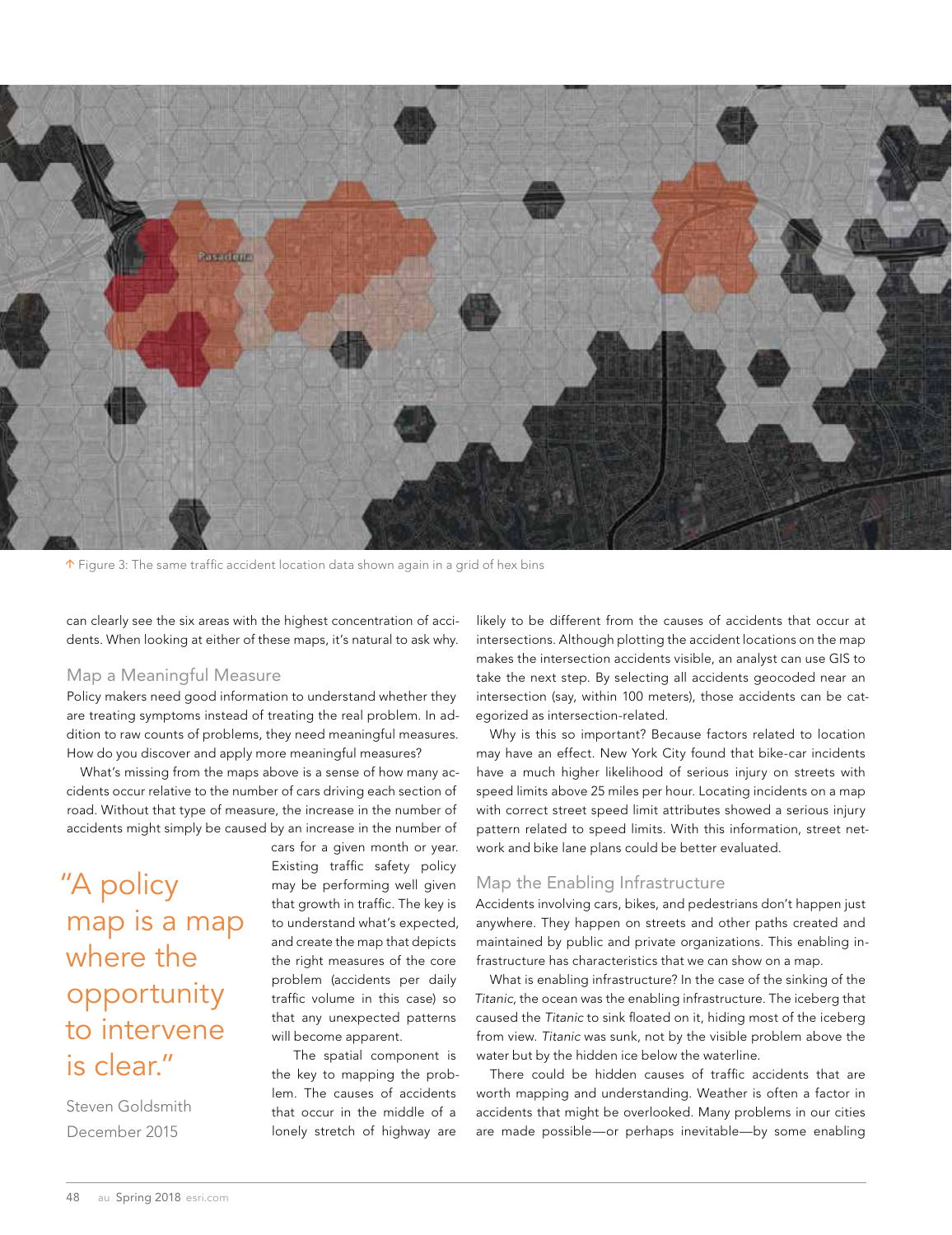infrastructure. That could be poorly designed road intersections or railway and road intersections.

Some percentage of car accidents near schools happen as parents rush to get to and from the schools. The map in figure 4 shows the same accident location data in relation to school locations. Looking at these accidents from the perspective of a school principal or parent, these accidents are cause for alarm. Many occur within a short walk of schools and could perhaps suggest a policy initiative to drive that number down to zero, if possible.

People can make reasonable policy decisions only if they understand the enabling infrastructure involved. That infrastructure varies with the problem being addressed. It could be financial (low incomes or low mortgage rates on easy terms), structural (old bridges), or caused by human behavior (low voter turnout). Maps that provide context to policy decisions can be invaluable.

There's a lot of open data—data that can be freely used—that is ready for analysis and interpretation in a focused map to illuminate some part of the infrastructure in question. There are lots of readyto-use maps that can be found in the ArcGIS Living Atlas of the World that can inspire your thinking. For example, in the map in figure 5, a set of transit stop locations were turned into a map that shows who that infrastructure serves with the addition of demographic information.

When you hear citizens or policy makers talking about an issue, listen for a discussion of the enabling infrastructure. Of course, they won't talk about it in that way—you have to listen for it.

# Map the Hidden Causes

GIS is special. You can use it to map the data and analyze that data statistically and spatially to provide additional insights. You need a GIS—not just a mapping system—to understand the geographic component of the problem or its causes. GIS will help you understand what's going on and set realistic goals that policy can help achieve.

In our example, once the map begins to suggest that intersections are more problematic in your city than normal or as compared to other cities, some root causes may suggest themselves, especially once you show that map to local traffic engineers and other city employees.

These people are subject matter experts who are likely to be good at identifying hidden causes and perhaps hidden solutions. Questions will naturally arise when these people see the right maps. What's different about your city's traffic control around intersections? Do the streets align to the setting sun? Do accidents increase during the weeks when the sun is blinding drivers at a certain time of day? If that is the case, showing those intersections on the map with their accident rates and counts will drive the message home.

## Map the Resistance

There are always reasons not to change—the budget, the schedule, a lack of support for change, and the ever-popular "We've always done it this way." When significant resistance is a factor, it's useful

 $\bm \downarrow$  Figure 4: This map shows the same data and the car accidents that happened near schools as parents rushed to get to and from the schools.

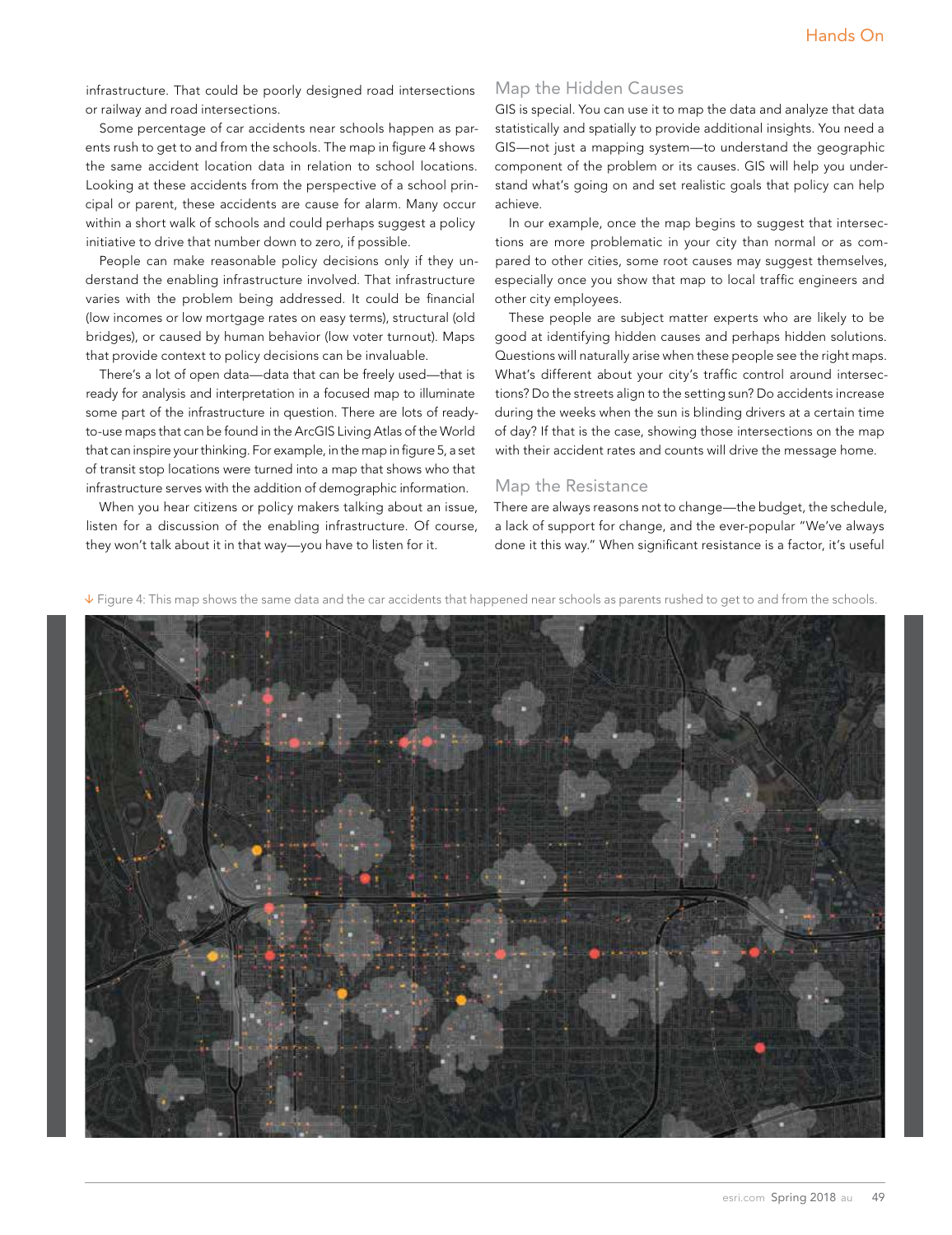to map that resistance.

Natural phenomena often resist man-made infrastructure and policy. Think about how recent floods and hurricanes disregarded the belief or disbelief local populations had in climate change. Water went where terrain and gravity said it could go.

Economic resistance is also real. Injections of capital require a long-term perspective. Every national retailer understands this when siting a new store or closing an existing one. Policies that aim to stimulate local economies need to reflect an understanding of existing economic conditions.

People can be resistant to change. Sometimes it's worth mapping who stands to gain and lose from a change in policy, as shown in figure 5, which reveals who will benefit from the locations of public transit lines. If nothing else, this will help you evaluate how the proposed change will affect people and businesses and perhaps give you an opportunity to find better solutions.

#### Map the Expectations

Whether expectations are unclear or clearly stated, it's important to map them. Good policy maps clarify expectations and track progress toward them. Doing the up-front work to move beyond mapping incidents and defining and mapping meaningful measures pay off when you can articulate a policy strategy and track progress toward stated goals.

The Clean Streets LA initiative by the City of Los Angeles took

the broad objective of having cleaner streets and mapped not only the initial evaluation of every Los Angeles street but also the latest updates, as shown in figure 6. This collaborative work involves citizens, city employees, and policy makers who are all invested in clarifying expectations and being accountable for progress.

### What You Need for Policy Mapping

Whenever we walk through the policy-making process with someone, they are always happy to discover that they already have almost everything they need to start. They already have some issues they are interested in mapping and may have the data. When they map the symptoms of the issue, they start to see things on the map that raise questions. As they track those questions, they show the maps to subject matter experts within their organization, other stakeholders, and—at some point—the public. More questions arise. They begin thinking about the enabling infrastructure and its contribution to all or some of the symptoms. Spatial analysis often reveals significant variation, but it's just as useful to learn there is no spatial variation, if that is the case.

As root causes and hidden causes emerge, so does the opportunity to shape policy to target specific concerns. For area-wide concerns, such as clean streets, this is a chance to communicate how the work will proceed and ensure there will be equity in response to problems. Where resistance exists, the map can inform strategies on how to handle that effectively.

Figure 5: Mapping transit stop locations with demographic data creates a map that shows who is served by the transit system.